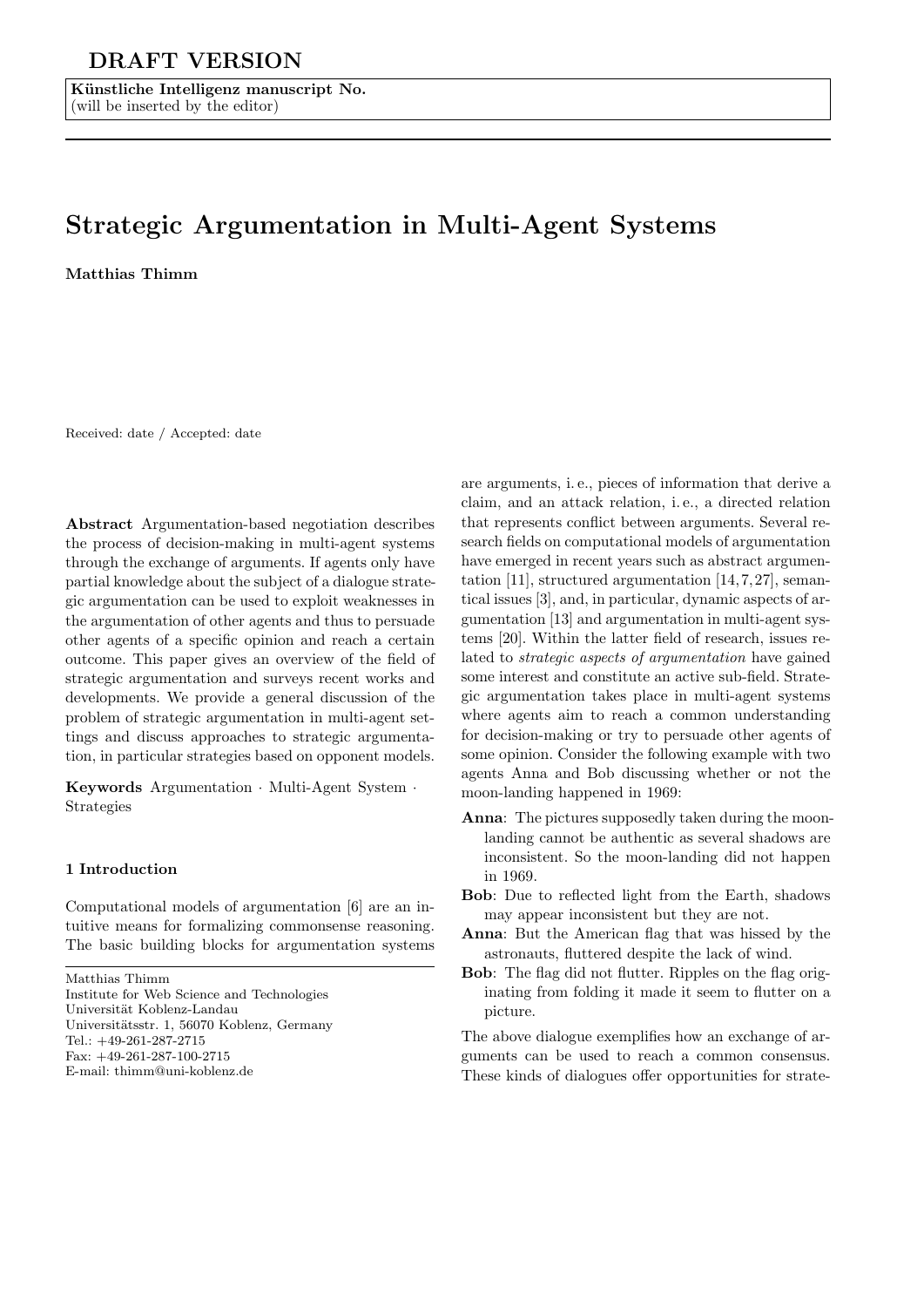gic exploitation, in particular, when agents have knowledge about their opponents' skills and beliefs. For example, assume that Anna knows that Bob is not an expert on astronomical phenomena. Then she could bring forward the following argument:

Anna: The amount of Van Allen radiation the astronauts were exposed to during the trip would have  $b$ een lethal.

In real-world settings for argumentation, there is usually no time to process all arguments to reach a consensus. In such a setting it would have a strategic advantage for Anna to put forward the above argument first, instead of the other ones. Then Bob may be convinced that Anna is right in claiming that the moon-landing did not happen.

This overview paper surveys recent developments in strategic argumentation. In particular, we discuss the problem of *mechanism design* [29-31,37,12], i.e., the problem of coming up with argumentation protocols and negotiation settings where strategic argumentation has no benefit and the best strategy for every agent is to truthfully report all their arguments. Most of the work on mechanism design up to now focuses on abstract argumentation [11] and there have been many technical results on characterizing certain  $strategy$ -proof settings for argumentation. However, most of these results come with quite strict assumptions such as perfect knowledge, conflict-free preferences of agents, and certain requirements on the topology of the arguments and their relations. Therefore, we also discuss concrete strategies for argumentation  $[37, 35]$  and focus on strategies exploiting an *opponent model*  $[23, 16, 33, 17]$ . An opponent model is a component in the belief state of an agent that reflects what this agent believes what another agent believes. It can be used in adversarial games to predict how an opponent would react when performing a certain action, i.e., putting forward some argument. By using such a model, imperfect knowledge of an opponent can be exploited by putting forward those arguments where the opponent is unlikely to win the dialogue.

The remainder of this overview paper is organized as follows. In Section 2 we present some foundations of computational models in argumentation, in particular on abstract argumentation. In Section  $\overline{3}$  we provide a general overview on multi-agent settings of argumenta- $\overrightarrow{C}$  tion and we provide a simple formalization of argumentation games in Section 4. In Section 5 we discuss the issue of strategic argumentation, with a particular fois strategic argumentation, with a particular form

cus on strategic argumentation with opponent models edge about their opponents' skills and beliefs. For ex- in Section 6. In Section 7 we discuss further works on strategic argumentation and we conclude with a discussion in Section 8.

#### 2 Models of Argumentation

Abstract argumentation frameworks [11] take a very simple view on argumentation as they do not presuppose any internal structure of an argument. Abstract argumentation frameworks only consider the interactions of arguments by means of an attack relation between arguments.  $\mathbf{L}^{\mathcal{I}}$ arguments.

Definition 1 (Abstract Argumentation Framework) An *abstract argumentation framework*  $AF$  is a tuple  $AF = (Arg, \rightarrow)$  where Arg is a set of arguments and  $\rightarrow$  is a relation  $\rightarrow \subseteq$  Arg  $\times$  Arg.

 $\overline{a}$  =  $\overline{a}$   $\overline{b}$   $\overline{c}$  argu-<br>For reasons of simplicity we only consider finitary argumentation frameworks here, i.e., argumentation framementation nume works with a finite number of arguments. For two arguments  $A, B \in \text{Arg}$  the relation  $A \to B$  means that arguments  $\lambda$ ,  $\lambda \geq 2$  and relation  $\lambda \geq 2$  means that argumentation ments  $\lambda$  attacks argument  $\beta$ . Abstract argumentation frameworks can be concisely represented by directed graphs, where arguments are represented as nodes and frameworks can be concisely represented by directed edges model the attack relation. graphs, where arguments are represented as nodes and edges model the attack relation.

Example 1 Consider the abstract argumentation frame-Example 1 Consider the abstract argumentation frame-<br>work  $AF = (Arg, \rightarrow)$  depicted in Figure 1. Here it is Arg = { $A_1$ ,  $A_2$ ,  $A_3$ ,  $A_4$ ,  $A_5$ } and  $\rightarrow$  = { $(A_1, A_2)$ ,  $(A_2, A_1)$ ,  $(A_8 = \{A_1, A_2, A_3, A_4, A_5\}$  and  $\ell = \{(\mathcal{A}_1, \mathcal{A}_2), (\mathcal{A}_2, \mathcal{A}_1), (\mathcal{A}_3, \mathcal{A}_4), (\mathcal{A}_4, \mathcal{A}_5), (\mathcal{A}_5, \mathcal{A}_4), (\mathcal{A}_5, \mathcal{A}_3)\}.$  $(\mathcal{A}_2, \mathcal{A}_3),(\mathcal{A}_3, \mathcal{A}_4),(\mathcal{A}_4, \mathcal{A}_5),(\mathcal{A}_5, \mathcal{A}_4),(\mathcal{A}_5, \mathcal{A}_3)f$ 



Fig. 1 A simple argumentation framework Fig. 1 A simple argumentation framework

Semantics are usually given to abstract argumentation Semantics are usually given to abstract argumentation frameworks by means of extensions [11]. An extension frameworks by means of extensions [11]. An extension E of an argumentation framework  $AF = (Arg, \rightarrow)$  is a set of arguments  $E \subseteq \mathsf{Arg}$  that gives some coherent view on the argumentation underlying AF. view on the argumentation underlying AF.

In the literature  $[11, 9]$  a wide variety of different types of semantics has been proposed. Here, we focus on types of semantics has been proposed. Here, we focus on $\mathbf{t}_1$  due to reasons of simplicity  $\mathbf{t}_1$  due to reasons of simplicity  $\mathbf{t}_2$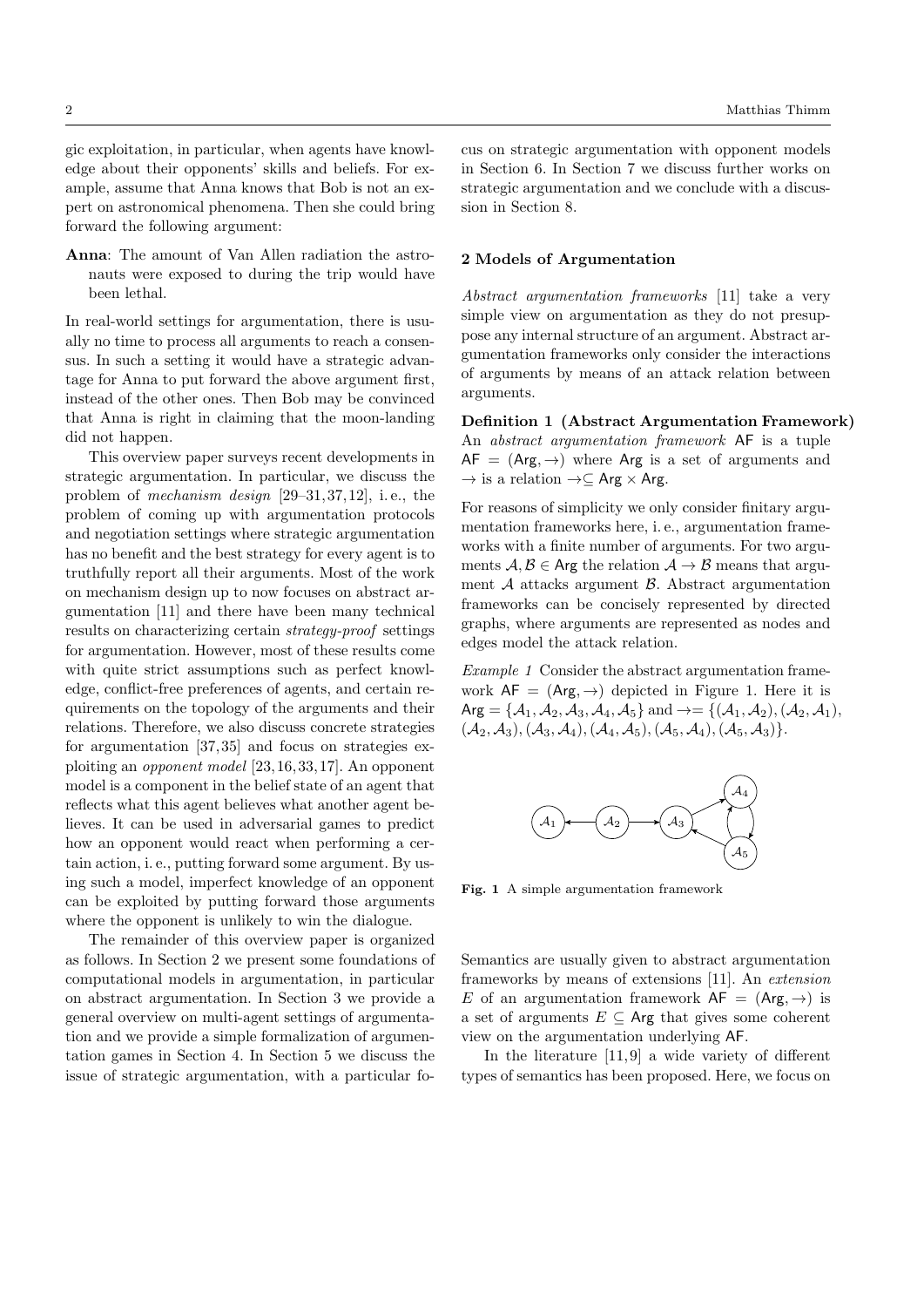the grounded semantics [11] due to reasons of simplicity of presentation. Note that most works discussed in this overview do not rely on a specific semantics.

**Definition 2** Let  $AF = (Arg, \rightarrow)$  be an argumentation framework.

- 1. An extension  $E \subseteq \text{Arg}$  is *conflict-free* iff there there are no  $\mathcal{A}, \mathcal{B} \in E$  with  $\mathcal{A} \to \mathcal{B}$ .
- 2. An argument  $A \in \text{Arg}$  is *acceptable* with respect to an extension  $E \subseteq \mathsf{Arg}$  iff for every  $\mathcal{B} \in \mathsf{Arg}$  with  $\mathcal{B} \to \mathcal{A}$  there is  $\mathcal{A}' \in E$  with  $\mathcal{A}' \to \mathcal{B}$ .
- 3. An extension  $E \subseteq \mathsf{Arg}$  is *admissible* iff it is conflictfree and all  $A \in E$  are acceptable with respect to E.
- 4. An extension  $E \subseteq \text{Arg}$  is *complete* iff it is admissible and there is no  $A \in \text{Arg} \backslash E$  which is acceptable with respect to E.
- 5. An extension  $E \subseteq \mathsf{Arg}$  is grounded iff it is complete and E is minimal with respect to set inclusion.

The intuition behind admissibility is that an argument can only be accepted if there are no attackers that are accepted and if an argument is not accepted then there has to be an acceptable argument attacking it. The idea behind the completeness property is that all acceptable arguments should be accepted. The grounded extension is the minimal set of acceptable arguments and uniquely determined [11]. It can also easily be computed as follows: first, all arguments that have no attackers are added to an empty extension  $E$  and those arguments and all arguments that are attacked by one of these arguments are removed from the framework; then process is repeated; if one obtains a framework where there is no unattacked argument the remaining arguments are also removed.

Example 2 Consider again the argumentation framework AF in Figure 1. The grounded extension  $E_{gr}$  of AF is given by  $E = \{A_2\}.$ 

Abstract argumentation frameworks are arguably the most investigated formalism for argumentation and most works on strategic argumentation consider them as well. However, there are also formalisms for structured argumentation, such as deductive argumentation [7] and defeasible logic programming [14]. In structured argumentation, arguments are a set of (e. g. propositional) formulas (the support of an argument) that derive a certain conclusion (the claim of an argument). The attack relation between arguments is then derived from logical inconsistency. Although there are some works on strategic argumentation that work with structured approaches to argumentation, such as [34, 37], we do not consider them here in depth to to lack of space.

## 3 Argumentation Dialogues and Games

The general setting of argumentation in multi-agent systems considers sets of agents that are engaged in a dialogue and exchange arguments. There are several different purposes of such a dialogue like negotiation, persuasion, information-seeking, inquiry, and deliberation, cf. [40]. A negotiation dialogue has the aim to distribute some given resources between the agents [16] while in a persuasion dialogue one agent aims at convincing the other agents of some beliefs [26, 12]. In an information-seeking dialogue one agent aims at finding an answer by collecting arguments from other agents [39], while in an inquiry dialogue all agents seek to collaboratively find an answer to a question [38, 8]. Finally, a deliberation dialogue is about jointly agreeing on a specific course of action [2, 19].

Most works on argumentation dialogues are concerned with formalizing the interaction between agents, i. e., the locutions and the protocol. For example, in [8] an inquiry dialogue system is presented that allows agents to exchange structured arguments—built using Defeasible Logic Programming [14]—in order to collaboratively discover whether some claim can be accepted. In [8], Black and Hunter describe a protocol that prescribes legal orders of locutions that take into account relevance of replies to inquiries. The protocol consists of two sub processes, one on argument inquiry (how to build arguments using different agents' knowledge) and on warrant inquiry (how to relate arguments to each other in order to determine which argument can be accepted). Besides the formalization of the protocol they also give a simple implementation for the agents. A general discussion of argumentation protocols is given in [21].

Many of the above described types of argumentation dialogues offer the possibility of strategic argumentation. However, in most works on strategic argumentation the persuasion dialogue is used and we will also focus on this kind of dialogue in the following, see also [26] for a survey on persuasion dialogues that focuses more on the aspects of protocols and interaction than strategic behavior. The problem of strategic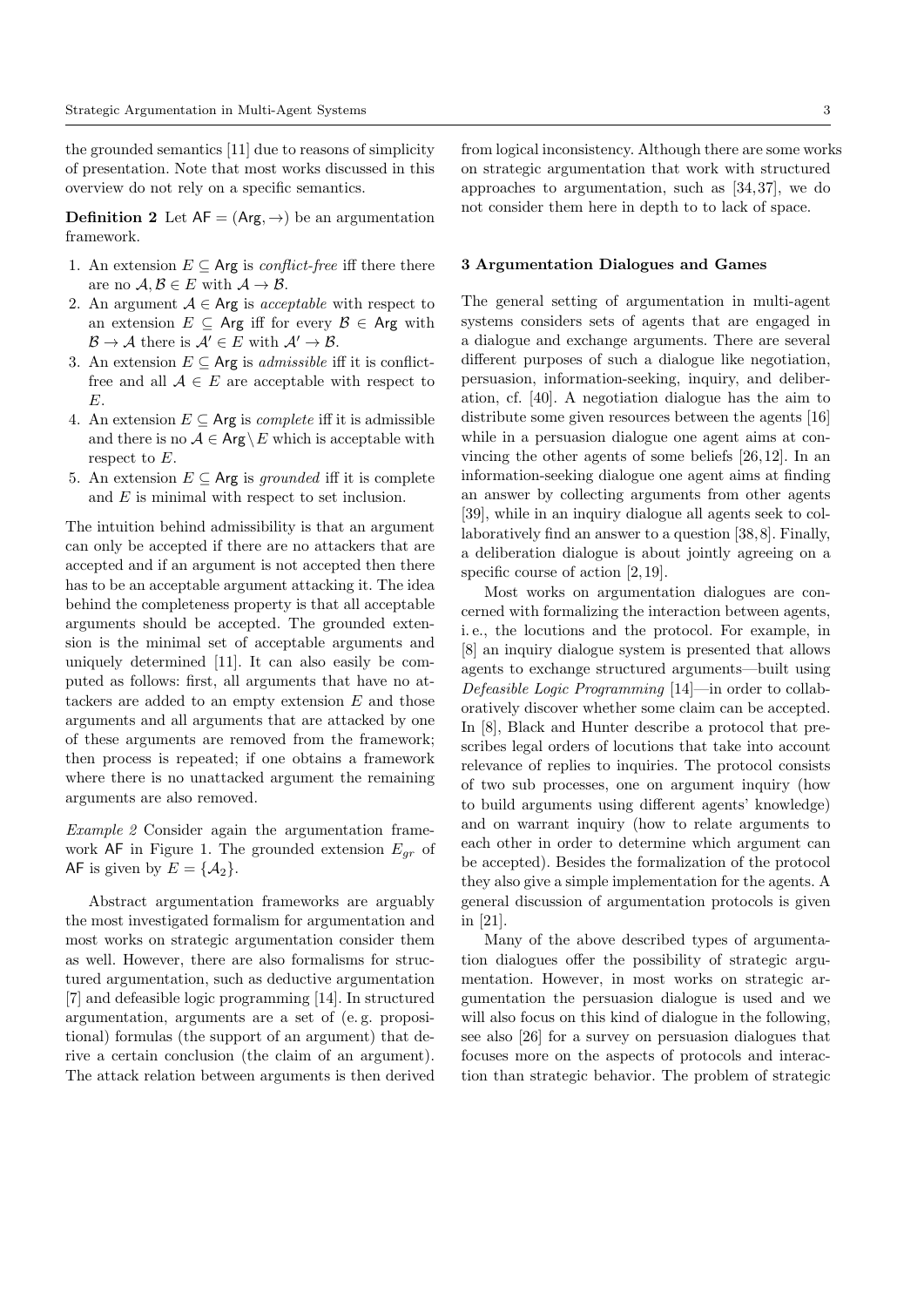argumentation in multi-agent systems can be best described with game-theoretical means. Agents engaging in a (persuasion) dialogue aim at establishing a certain goal. In general, this amounts to convincing the other agents that a certain statement is true. In the  $100$  where first one agent advances some argusetting of abstract argumentation this usually amounts to showing that a certain argument (or one argument out of a set of arguments) should either be accepted or rejected by the grounded extension. Through strategic argumentation—i. e. forwarding only a specific subset argumentation—i. e. forwarding only a specific subset of known arguments—agents try to reach this goal. For of known arguments—agents try to reach this goal. For reasons of simplicity we consider only a simplified setting for strategic argumentation in multi-agent systems consisting of two agents, PRO and OPP. The goal of ting for strategic argumentation in multi-agent systems **PRO** is to establish a specific given argument  $A$  and the goal of OPP is to avoid this. consisting of two agents, PRO and OPP. The goal of the goal of  $\overline{O}(T)$  is to avoid this.

Example 3 Consider the abstract argumentation framework  $AF = (Arg, \rightarrow)$  depicted in Figure 2 and assume that PRO's goal is to establish that  $A_1$  is accepted. that  $\overline{r}$  NO's goal is to establish that  $\overline{A_1}$  is accepted.<br>Note first that in the grounded extension of AF the argument  $A_1$  is not included and assume that OPP does gument  $A_1$  is not included and assume that  $O\Gamma$  does not know the argument  $A_3$ . Then PRO can act strateflow the argument  $A_3$ . Then PRO can act strate-<br>gically by only putting forward arguments  $A_1$  and  $A_4$ . gically by only putting for ward arguments  $A_1$  and  $A_4$ .<br>Now, there is no way for OPP to disprove  $A_1$ . work  $AF = (Aig, \rightarrow)$  depicted in Figure 2 and assume<br>that PRO's goal is to ostablish that A, is accorded Note first that in the grounded extension of AF the ar-Now, there is no way for  $\sigma_{\text{F}}$  to disprove  $\mathcal{A}_1$ .



Fig. 2 The argumentation framework from Example 3 Fig. 2 The argumentation framework from Example 3

The scenario described in the example above is quite The scenario described in the example above is quite simple and so is the winning strategy for PRO: do not simple and so is the winning strategy for PRO: do not disclose arguments that may harm your own goal. disclose arguments that may harm your own goal.

In [37] a classification of argumentation games has In [37] a classification of argumentation games has been proposed that brings certain complexities and op-been proposed that brings certain complexities and opportunities for strategic argumentation. In particular, portunities for strategic argumentation. In particular, [37] discusses three different dimensions (or parameters) that constitute an argumentation game: that constitute an argumentation game:

1. Game protocol: The exact way agents interact with 1. Game protocol: The exact way agents interact with each other constrains the opportunities for strate-each other constrains the opportunities for strategic argumentation very strictly. For example, a di-gic argumentation very strictly. For example, a direct game protocol, which only allows a single step rect game protocol, which only allows a single step

arguments, etc. until no agent wants to advance further arguments—is a more dynamic setting with opportunities to react on what other agents bring <sup>2</sup> awareness: When an accomplished or not an agent has background has background has background has background in the argumentation process and demands from each agent to bring forward a single set of arguments at once, does not allow for agents to react on other agents' moves. A standard dialogue protocol—where first one agent advances some arguments, then another agent reacts with some other forward and act appropriately.

- 2. Awareness: Whether or not an agent has background knowledge on other agents' beliefs influences its behavior. An *ignorant* agent, which only knows of the  $\alpha$  guments to  $\alpha$  is aware of but has no fued on what arguments other agents know of, is limited in its strategic capabilities. All *unitiescent* agent, which knows what arguments other agents know of (and agents believes, etc.), has usually an advantage. It agents believes, etc.), has usually an advantage. It  $\alpha$  simulate how  $\alpha$ ,  $\alpha$  is  $\alpha$  is  $\alpha$  and  $\alpha$  movements in  $\alpha$ can simulate how other agents might react on moves arguments itself is aware of but has no idea on what strategic capabilities. An omniscient agent, which also if and what other agents believe that the first and act accordingly.
- 3. Goal types: The way the goals of agents are orga-3. Goal types: The way the goals of agents are organized also influences strategic argumentation. If an nized also influences strategic argumentation. If an agent only has the goal to prove (or disprove) a sin-agent only has the goal to prove (or disprove) a single argument, its actions can focus on this particu-gle argument, its actions can focus on this particular task. If an agent aims at establishing a whole set lar task. If an agent aims at establishing a whole set of arguments (and maybe also to disprove another of arguments (and maybe also to disprove another set) or maximize the number of arguments to be set) or maximize the number of arguments to be accepted from a given set, strategic argumentation accepted from a given set, strategic argumentation has to be more sophisticated. has to be more sophisticated.

The examples above for the different dimensions are only corner cases that show how different instantiations of these dimensions may influence the opportu-tions of these dimensions may influence the opportunities for strategic argumentation. In between those ex-nities for strategic argumentation. In between those examples there may be a whole space of different instantiations, each constraining the way strategic argumenta-ations, each constraining the way strategic argumentation can be implemented. In particular, the dimension tion can be implemented. In particular, the dimension awareness can be instantiated by a series of different opponent models where beliefs one agent has about an-opponent models where beliefs one agent has about another can be captured. This might also take qualitative other can be captured. This might also take qualitative or quantitative uncertainty into account. We will have or quantitative uncertainty into account. We will have a particular look on opponent models in Section 6. a particular look on opponent models in Section 6.

However, the dimensions listed above do not de-However, the dimensions listed above do not describe the setting of strategic argumentation completely. scribe the setting of strategic argumentation completely. There are many further properties of argumentation There are many further properties of argumentation games that are usually assumed to have a specific in-games that are usually assumed to have a specific instantiation for reasons of simplicity. One such property, stantiation for reasons of simplicity. One such property, for example, is about the structure of the underlying arfor example, is about the structure of the underlying ar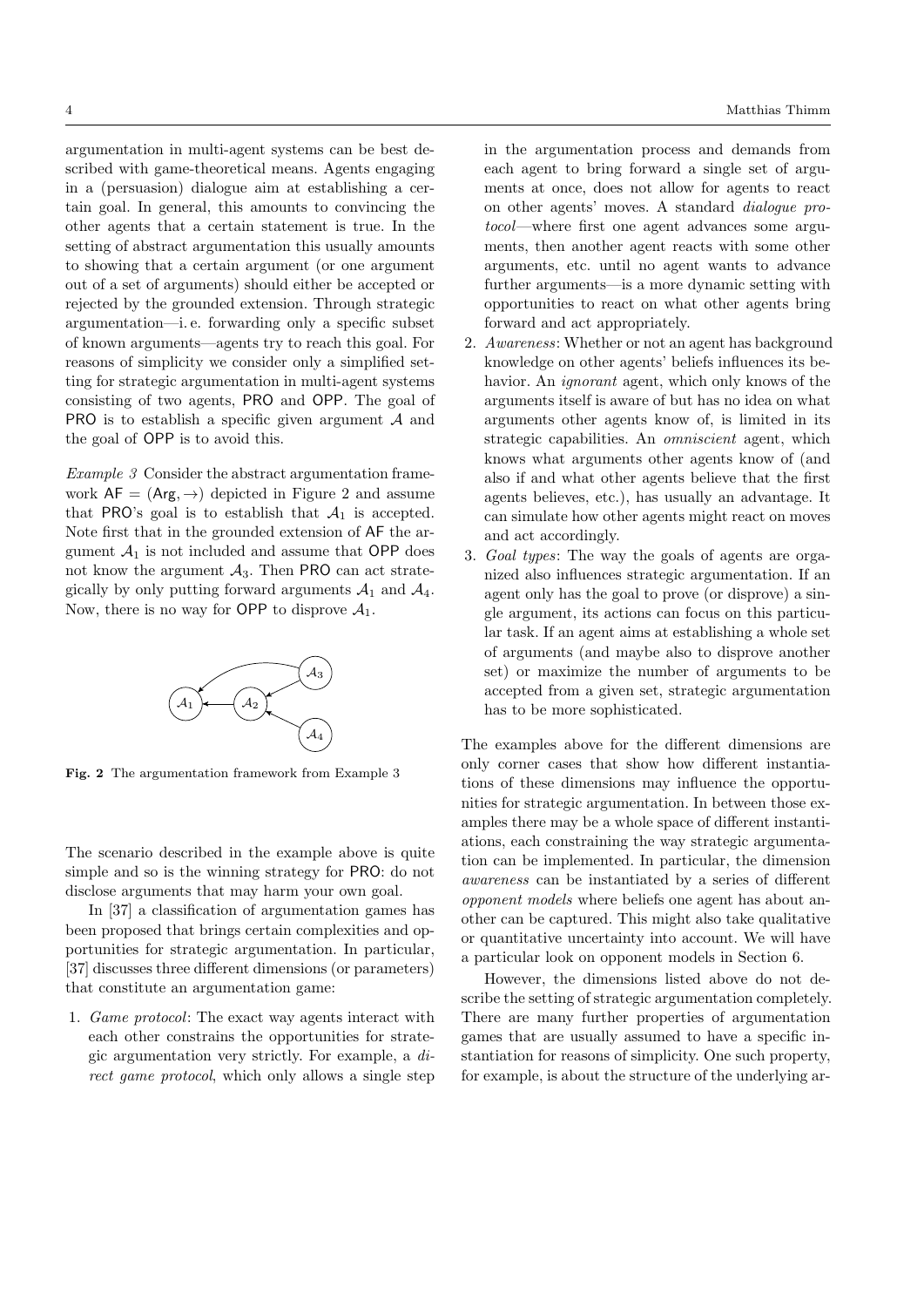gumentation framework and whether that is mutually agreed upon. In many works on strategic argumentation with abstract arguments such as [29, 33] and almost all works on strategic argumentation with structured arguments such as [34] the attack relation between arguments is fixed or directly inferred from the underlying logic: if two arguments are put forward by possibly different agents, all agents agree if one argument attacks the other or not (even if an agent did not know the argument before). There are some works which do not make this assumption, see e. g. [15, 16, 22]. In particular, [15] discuss argumentation dialogues where the argumentation framework under consideration is not known with certainty. They use this framework to model argumentation in front of an audience and the goal is to persuade the audience rather than the opponent. The uncertainty of the framework then represents the uncertainty on the beliefs of the audience. In [15] strategies are discussed how to act in these settings. Furthermore, [16] deal with negotiation on offers. Arguments are exchanged and agents learn the attack relation of the opponent while negotiating. Finally, [22] use value-based argumentation frameworks [5] where the ordering of the values of the arguments (and thus the topology of the argumentation framework) is not fixed.

For the rest of this paper we focus on the setting where agents have a mutual agreement on whether an argument attacks another one or not. More specifically, we assume that there is a *universal* argumentation framework  $AF = (Arg, \rightarrow)$  which contains all arguments relevant to a particular discourse (but parts of it maybe unknown to agents until some agent puts them forward).

Another property that may have an influence on the adopted strategies is the cost of the argumentation, cf. [34]. Costs can occur for an agent during argumentation for several different reasons:

– Costs in producing an argument: to construct an argument a reasoning process may be called that would take time and resources. For example, to produce a convincing argument that the shadows on the pictures of the moon-landing are indeed inconsistent, one could gather some reliable persons, fly to the moon an re-enact the original moon-landing. While the resulting argument would be a very strong one (given that it could be produced in this fashion), the costs in obtaining it are very high. Sometimes it is more beneficial to rely on simple arguments if the outcome of the dialogue is not so important.

– Costs incurred by information disclosure: every argument disclosed in a dialogue brings also new information for the opposing party. Information disclosed in this way may be to an agent's disadvantage in the long run. For example, consider the argument "the moon-landing did not take place as no living being can survive in space due to the Van Allen radiation" and assume that the agent who produced this argument is later engaged in a dialogue where he argues that the UFO landing really happened in Roswell in 1947. Then his own argument can be used against him as aliens could not have travelled space then (assuming aliens can be regarded as living beings).

For some discussion on including costs into the argumentation process see e. g. [34, 16].

## 4 A Formal Model for Argumentation Games

In order to continue the discussion on strategic argumentation we will now introduce a very general formalization of argumentation games, see also [28, 33] for some more concrete formalizations. First, we need the definition of a dialogue trace which is a sequence of moves in a dialogue.

**Definition 3** A dialogue trace  $M = (A_1, \ldots, A_n)$  is a sequence of sets of arguments  $A_i \subseteq \mathsf{Arg}$ .

A dialogue trace describes the history of a specific dialogue as it records which (sets of) arguments have been brought forward so far. Every dialogue trace  $M =$  $(A_1, \ldots, A_n)$  induces a view  $AF_M$  on the universal argumentation framework via  $AF_M = (A_1 \cup ... \cup A_n, \rightarrow)$  $\cap ((A_1 \cup \ldots \cup A_n) \times (A_1 \cup \ldots \cup A_n))$  which is the argumentation framework both agents currently see as valid. Let  $M$  be the set of all dialogue traces. A *utility* function u is any function  $u : \mathcal{M} \to \mathbb{R}$  that evaluates a dialogue trace M to a real value indicating its utility for the current agent (a larger value means a higher utility). An agent is characterized by its *belief state*  $\mathcal K$ which contains the set of arguments he knows about and possibly its opponent model. Let K be the set of all possible belief states. Every agent has a move function move :  $M \times \mathbb{K} \rightarrow 2^{Arg}$  that returns the agent's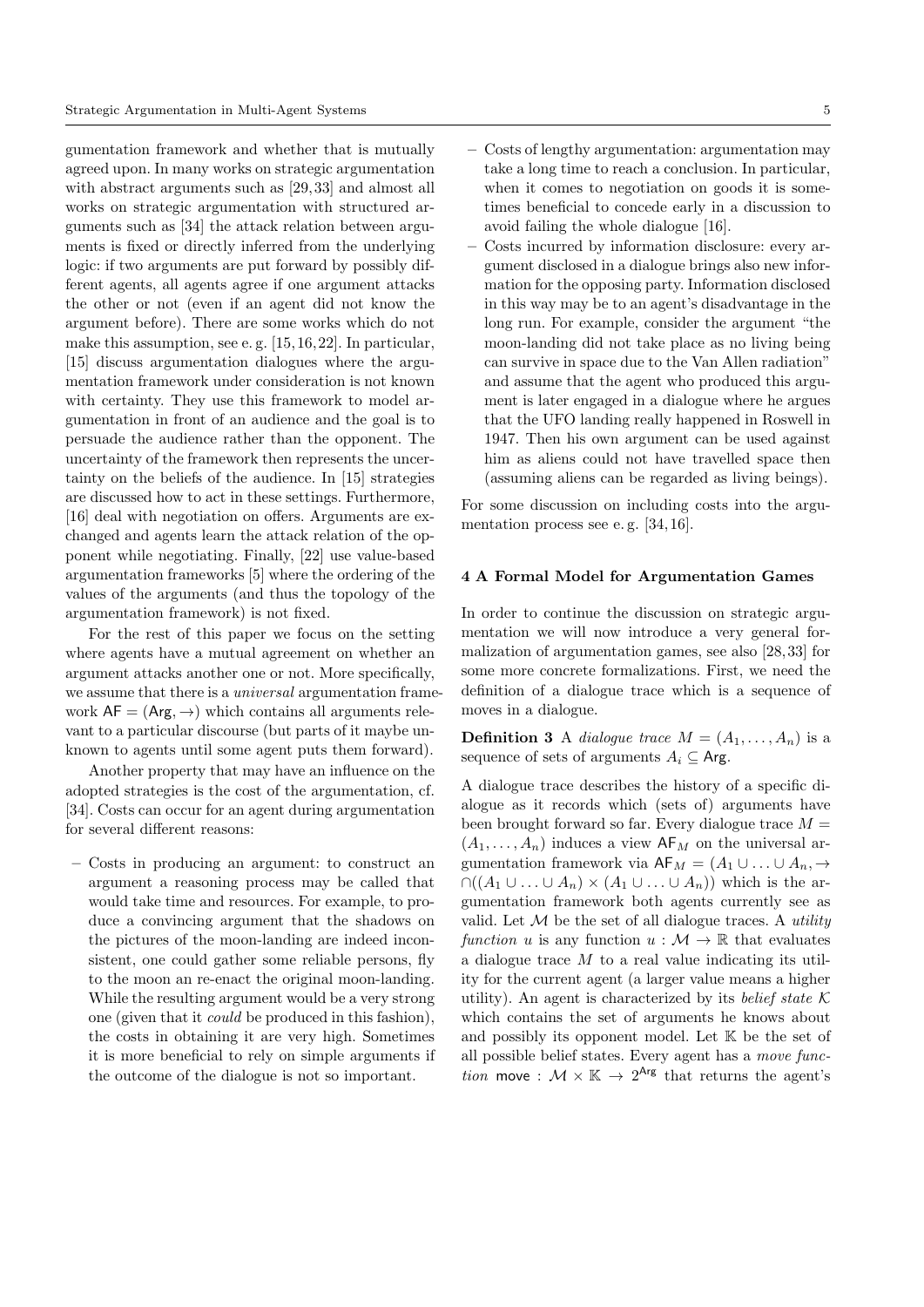move, given the current dialogue trace and its belief state, and an *update function*  $\text{upd}: \mathcal{M} \times \mathbb{K} \to \mathbb{K}$  that updates an agent's belief state with new information from the current dialogue trace.

**Definition 4** Let u be a utility function,  $K$  some belief state, move a move function, and upd an update function. Then  $A = (u, \mathcal{K}, \text{move}, \text{upd})$  is called an *agent*.

As mentioned before, we constrain our attention to multiagent systems with two agents PRO and OPP.

**Definition 5** A protocol P is a function  $P : \mathbb{N}^+ \to$  $2^{\{\mathsf{PRO},\mathsf{OPP}\}}.$ 

A protocol assigns to each round of an argumentation game the agents who are going to move. Examples of protocols are the *direct argumentation protocol*  $P_d$  defined as  $P(0) = \{ \text{PRO}, \text{OPP} \}$  and  $P(i) = \emptyset$  for all  $i > 0$ or the round-robin protocol  $P_r$  defined via  $P(i) = \text{PRO}$ for *i* even and  $P(j) =$  OPP for *j* odd, see also [37].

Definition 6 Let AF be an argumentation framework, P a protocol, and PRO and OPP two agents. Then  $G =$  $(AF, P, PRO, OPP)$  is called an *argumentation game*.

An argumentation game is played by iteratively calling the move functions of the agents in the way ascribed by the protocol. More specifically, the induced dialogue trace is defined as follows.

**Definition 7** Let  $G = (AF, P, PRO, OPP)$  be an argumentation game with  $PRO = (u_{PRO}, \mathcal{K}^1_{PRO}, \text{move}_{PRO},$  ${\sf upd}_{\sf PRO}$ ) and  ${\sf OPP} = (u_{\sf OPP}, {\cal K}^1_{\sf OPP}, {\sf move}_{\sf OPP}, {\sf upd}_{\sf OPP}).$ Then the *induced dialogue trace*  $M_G = (A_1, \ldots, A_n)$ of G is defined as

1.  $A_1 = \text{move}_{P(1)}((), \mathcal{K}_{P(1)})$ 2.  $A_i = \textsf{move}_{P(i)}((A_1, \ldots, A_{i-1}), \mathcal{K}_{P(i)}^{i-1})$  for all  $i = 2$ ,  $\ldots$ ,  $n-2$ 3.  $A_{n-1} = A_n = \emptyset$ 

where  $\mathcal{K}_A^i = \textsf{upd}((A_1, \ldots, A_i), \mathcal{K}_A^{i-1})$  for  $i = 2, \ldots, n-2$ and  $A \in \{ \text{PRO}, \text{OPP} \}.$ 

The first item in the above definition states that the first move is made by the first player on the empty dialogue trace. The second item states that moves are made as described by the protocol. The final item describes the termination criterion of the game, i. e., the game ends when both agents consecutively make an empty move. Furthermore, the belief state of every agent has to be updated after every move. The final argumentation framework  $AF_{M_G}$  and its grounded extension

E describe the outcome of the game. In particular, if  $u_A(M_G) > 0$  then A is called a *winner* of the game for  $A \in \{PRO, OPP\}$ . Otherwise A is called a *loser* of the game.

Please note that the formalization above only roughly describes the common parts of most approaches to strategic argumentation but it will be sufficient for discussion in the remainder of this paper. For more elaborate formalization see the corresponding research works.

#### 5 Strategic Argument Selection

The work [29] introduces mechanism design for argumentation games, see also [30]. Mechanism design deals with the question of whether strategic argumentation is beneficial at all in some settings and how to design an argumentation game and its protocol (i. e. its mechanism) so that strategic argumentation is useless.

The core notion here is *strategy-proofness*. Let  $Arg_{PRO}$ be the set of arguments PRO knows about. A game  $G =$  $(AF, P, PRO, OPP)$  is called *strategy-proof* (for PRO) if under all variants of G where only the move function of PRO is modified, the *truthful strategy* move $_{\text{PRO}}^t$  = Arg<sub>PRO</sub> yields maximal utility for PRO on  $M<sub>G</sub>$ . This means that the dominant strategy for PRO is to truthfully report all arguments it knows of. Such games do not provide an opportunity for strategic exploitation and are thus preferred for application scenarios where strategic behavior should be avoided, such as medical applications. Furthermore, if a game is strategy-proof for all agents it is also computationally attractive as the protocol can always be implemented by a direct protocol, i. e., all agents report all their arguments in a single step. The research challenge in mechanism design for argumentation games is to find criteria or characterizations of strategy-proof games. These criteria may be topological criteria on the argumentation frameworks. For example, every argumentation framework without attacks leads (trivially) to a strategy-proof argumentation game. Other criteria can be about the utility functions of the agents. For example, [29] showed that if the goal of each agent is to maximize acceptance of the number of arguments from a given set and this set is conflict-free and contains no indirect attacks, then the corresponding game is strategy-proof. In [24] the investigation is extended to not only include grounded semantics but also preferred semantics, cf. [11].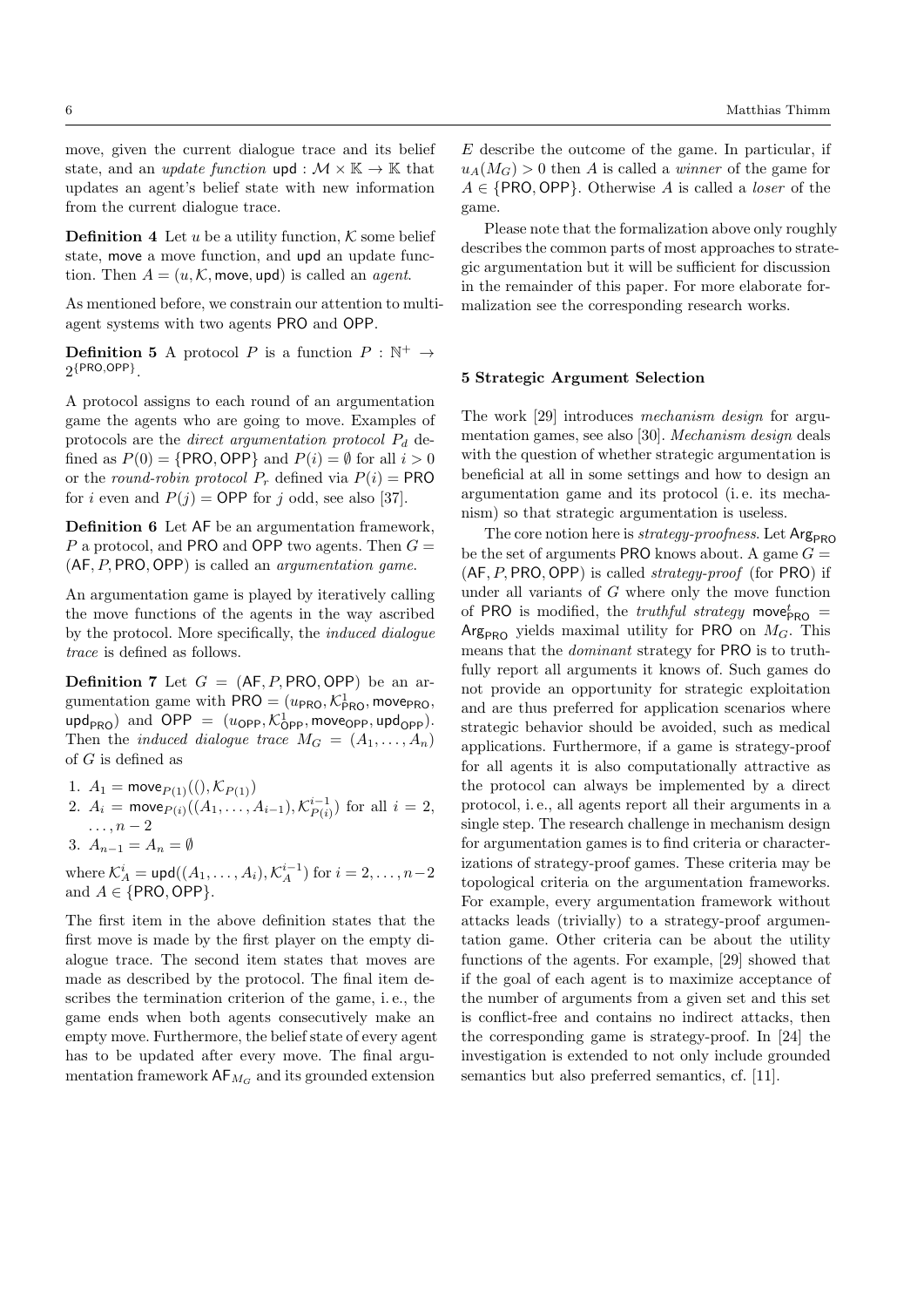There are a lot of cases where the results discussed above cannot be applied. Therefore, there are settings where strategic behavior is beneficial in order to reach a desired outcome of the argumentation. The question that arises is how to act strategically in a given setting. For example, consider the argumentation framework  $AF_0$  depicted in Figure 3 and assume PRO wants to establish  $A_1$  and that PRO only knows of the arguments  $A_1$ ,  $A_2$ , and  $A_3$ . From PRO's perspective there is no reason to not put forward all his arguments as the grounded extension E of  $AF_{\{A_1, A_2, A_3\}}$  contains  $A_1$ , as desired. However, by putting forward  $A_3$  there is an op-



**Fig. 3** The argumentation framework  $AF_0$ 

portunity for OPP to challenge  $A_1$  by putting forward portunity for  $\sigma_{\text{P}}$  to challenge  $\lambda_1$  by putting forward  $A_4$ . In that case, it would have been better for PRO  $\lambda_4$ . In that case, it would have been better for PRO by  $\mathcal{A}_4$ ) to defeat  $\mathcal{A}_1$ . More generally, if no further information is available—i. e. if PRO has no beliefs on formation is available—i.e. if PRO has no believes on what OPP believes—then the best strategy for PRO is what OPP beheves—then the best strategy for PRO is A<sub>2</sub>. This strategy has been called *overcautious strategy*  $\mathcal{A}_2$ . This strategy has been called *overcautious strategy*<br>in [37] and such a grad as a heuristic for direct argumentation protocols. In dialectical protocols such as the round-robin protocol it may be necessary to relax the round-robin protocol it may be necessary to relax the mentation protocols. In dialectical protocols such as the round-robin protocol it may be necessary to relax the strategy a bit, see e.g. the argumentation framework  $AF<sub>1</sub>$  in Figure 4. If PRO starts by putting forward  $A<sub>1</sub>$ AFT in Figure 4. If PRO starts by putting forward  $\lambda_1$  and OPP reacts with  $A_5$  then it would be beneficial for PRO to react with  $A_5$  then it would be beneficial for PRO to react with  $A_4$ , even if  $A_4$  can also be used to defeat  $A_1$  along the path  $A_4$ ,  $A_3$ ,  $A_2$ ,  $A_1$ . If an agent has in [37] and can be used as a heuristic for direct argudefeat  $\alpha$  and  $\alpha$  and  $\alpha$  and  $\alpha$  and  $\alpha$ 



**Fig. 4** The argumentation framework  $AF_1$ 

the above outlined strategy is a baseline approach for no further information on what the other agent knows the above outlined strategy is a baseline approach for  $% \mathcal{N}$  strategic behavior in argumentation games. If we allow agents to be aware of other agents' beliefs more opportunities for strategic argumentation arise. In the following section we have a specific look at opponent models that exactly serve this purpose.

## 6 Opponent Models

of arguments and  $E_1 = (B_1, E_2)$  is itself and oppoagent PRO has about OPP, i.e., it is some component in PRO's belief state  $\mathcal{K}_{\text{PRO}}$ . Then  $B_0$  is the set of arguments PRO believes OPP to know about and  $B_1$  is the set of arguments that PRO believes that  $\overrightarrow{OPP}$  believes that PRO knows about, etc. By employing a variant of the Maxmin-algorithm [10] this model can be used for strategic argumentation: when PRO has to execute a move he first simulates how OPP would react given  $B_0$  (which is itself dependent on how PRO would react given  $B_1$ ) and then selects the move that maximizes PRO's utility given the reaction of OPP. This model has been extended by [33] with qualitative uncertainty on both the opponent model and the set of arguments. For example, instead of an opponent model of the form  $E_0 = (B_0, E_1)$  one considers an opponent model  $E_0 = (B_0, P_0)$  where  $P_0$  is a probability distribution over opponent models (which themselves contain probability distributions over opponent models, etc.). nent model. Assume that  $E_0$  is the opponent model [23] introduced a recursive opponent model for strategic argumentation. This opponent model can be formalized as a tuple  $E_0 = (B_0, E_1)$  where  $B_0$  is a set

Usually, having an opponent model is beneficial for strategic argumentation as it enables an agent to make a better informed decision. However, as in many multiplayer games investigated with game-theoretical means also strategic argumentation with opponent models may suffer from the *paradox of omniscience*, cf. [25]. Con-Exact the following example. sider the following example. sider the following example.

Example  $4$  Imagine the game of "chicken": two drivers A and B are each sitting in a car and driving towards each other. Each driver may either drive straight or veer. If both drivers drive straight they crash and they will both die. If either one of them drives straight and the other veers the latter one is the loser of the game and the former is the winner. If both drivers veer both depicted in Figure 5. A driver can be represented as the argumentotion framework donieted in Figure 5 A driver as tation framework depicted in Figure 5. A driver can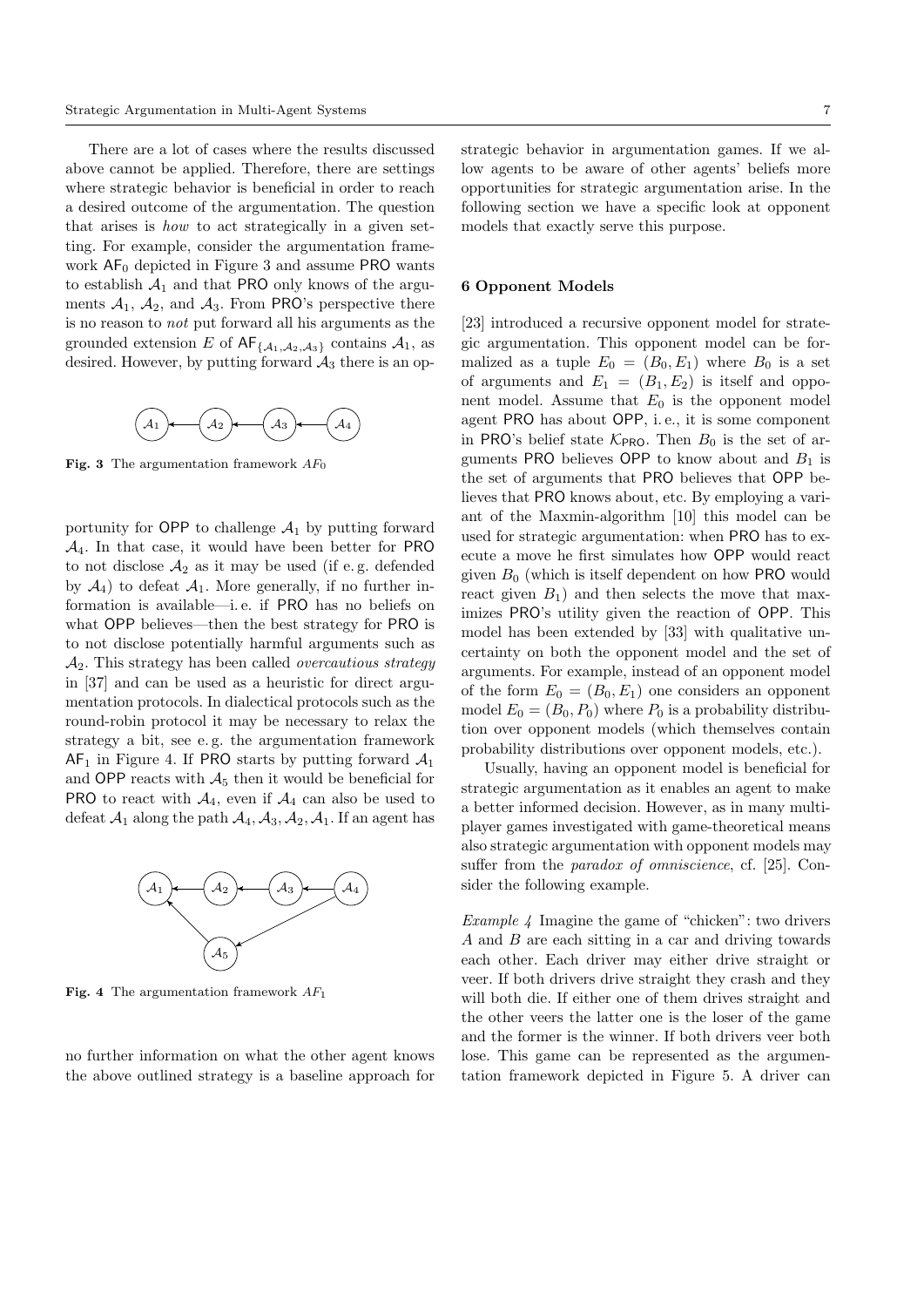only veer or drive straight making the corresponding arguments mutually exclusive. Furthermore, both drivers cannot drive straight at the same time as this results in a crash. The utility function of driver A is defined such that the outcome  $\{S_A, V_B\}$  is the most preferred one,  ${V_A, V_B}$  the second most preferred one,  ${V_A, S_B}$  the third, and  $\{S_A, S_B\}$  the worst one. The utility function of  $B$  is defined analogously. Finally,  $A$  only knows of arguments  $V_A$  and  $S_A$  and B only of  $V_B$  and  $S_B$ .

If one considers a direct argumentation protocol without opponent models, the best move for both agents is to move with  $V_A$  and  $V_B$ , respectively. Furthermore, even if both agents have a complete opponent model (e. g. every agent knows that every agent knows every argument) the best option for both agents is to veer. However, so far we have only considered a model of the opponent that describes what the opponent *believes* and not how he is going to *act*. Assume that driver  $A$  is really omniscient, i.e., he has a perfect opponent model and also knows how driver  $B$  will act in the game of "chicken" (i.e.  $A$  knows whether  $B$  will drive straight or veer) and assume that B only knows that A is omniscient. Now, even in the direct argumentation protocol, B can put forward  $S_B$  (driving straight) without any worries as  $B$  knows that  $\overrightarrow{A}$  knows his decision beforehand and must therefore veer (putting forward  $V_A$ ). In this case, the more sophisticated opponent model of  $A$  $\frac{1}{10}$  is a disadvantage. argument) the best option for both agents is to veer. a one-shot scenario: two agents argue about a certain is a disadvantage.



Fig. 5 The argumentation framework from Example 4 rep-Fig. 5 The argumentation framework from Example 4 representing the game of "chicken" with arguments  $S_A$  (driver A drives straight),  $S_B$  (driver B drives straight),  $V_A$  (driver  $A$  veers),  $V_B$  (driver  $B$  veers).

In the current state of the art of opponent modeling for In the current state of the art of opponent modeling for strategic argumentation only opponent models describ-strategic argumentation only opponent models describing what another agent believes are used. In particu-ing what another agent believes are used. In particular, it is usually assumed that agents follow the same lar, it is usually assumed that agents follow the same type of strategy but with different utility functions. The strategy followed by player  $B$  in the above example is a meta-strategy that first analyzes the strategy of A a meta-strategy that first analyzes the strategy of A  $\alpha$  strategy for  $\alpha$  strategy for  $\alpha$  and then selects a strategy for himself. These kinds of meta-strategies have not been investigated for strategic argumentation so far.

col ends. However, agents are usually engaged in a series of dialogues, either about the same argument with different agents, with the same agent about different arguments, or combinations of those. In this more general setting, the *epistemic* component of arguments can be exploited in order to learn the behavior of agents. More specifically, arguments are no mere pieces of information that attack each other but can be in other relationships as well, as can also be formalized using structured approaches to argumentation [14,7]. For example, arguments may support each other and, in particular, the awareness of a specific argument may imply the awareness of another argument. Consider the example from the introduction about conspiracy theories regarding the first moon-landing. After Anna presents her first argument about the inconsistent shadows in the pictures, Bob might come to believe that Anna has done some fair reading on the moon-landing and its conspiracy theories. So he might already believe (up to a certain degree) that Anna will also have some arguments regarding e.g. the fluttering flag. One question that arises when considering opponent models as a means for capturing the beliefs an agent has about another agent, is how did the agent obtain these beliefs? In the setting of [23, 33] these beliefs are assumed to be given which is an unrealistic assumption in most application settings. However, one way of acquiring these beliefs is by experience and learning from previous argumentation dialogues. The setting of strategic argumentation we considered so far is argument and after the dialogue is finished, the proto-

The relationships of arguments with respect to their mutual appearance can be learned by engaging in multiple dialogues and observing these co-occurrences multiple times. In  $[17]$  the authors exactly follow this approach and learn opponent models from experience. A relationship graph records co-occurrences of arguments knows given a partial observation of that agent's bebrought forward by other agents and this graph is used to predict of what other arguments a particular agents havior.

tiple dialogues and observing these co-occurrences mul-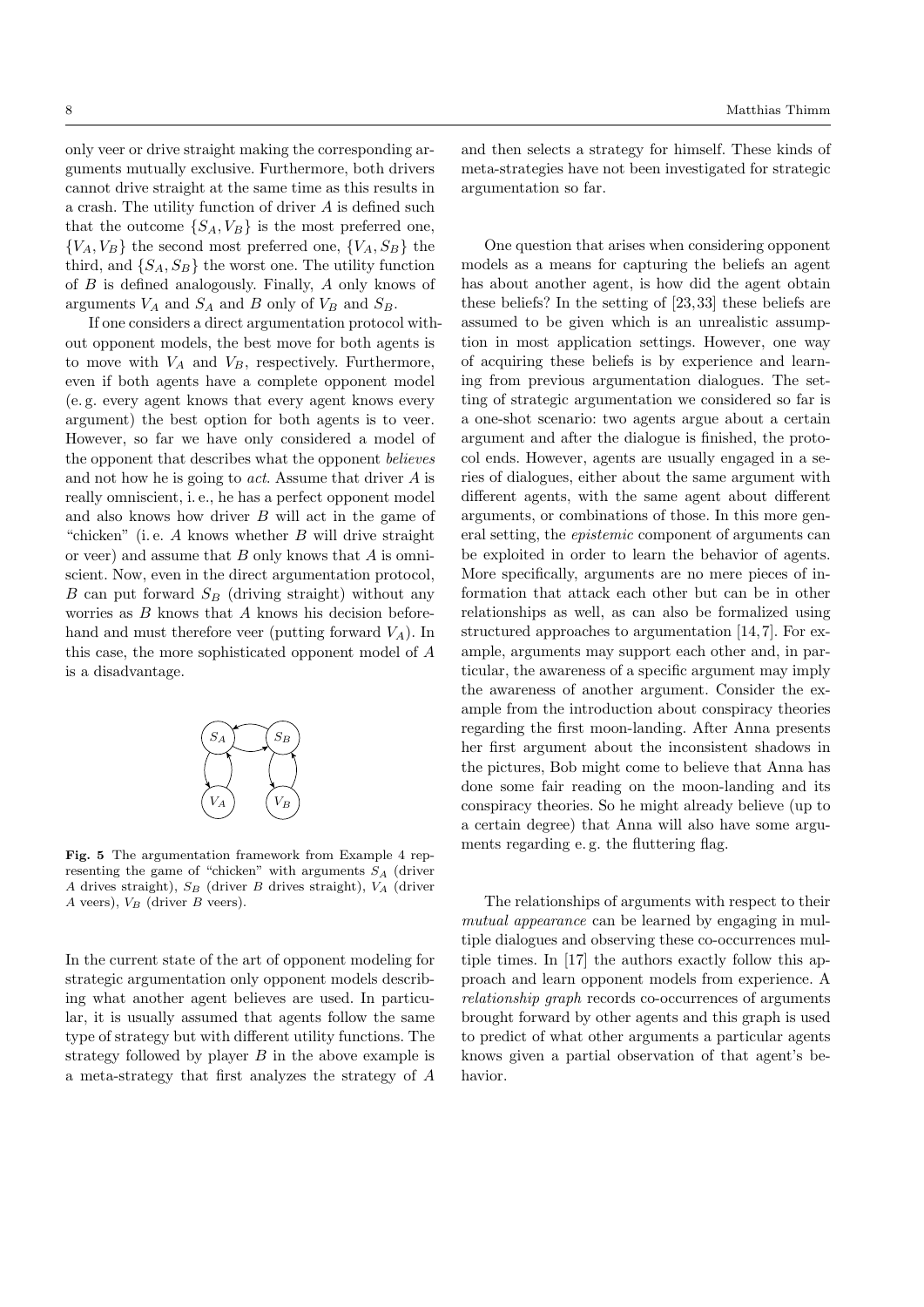# 7 Further Works

In this overview paper we focused on strategic argument selection with respect to argumentation games with grounded semantics. There are other works which discuss strategic aspects in argumentation but do not entirely fit this framework. We will have a look at some of them in this section.

The work [32] deals with merging labelings (which are a generalization of extensions). In their setting, the argumentation framework AF is fixed and known to all agents. However, the agents may disagree on what labeling/extension to use to evaluate AF. Recall that for other semantics than grounded semantics, the labeling/extension conforming to this semantics may not be uniquely determined, cf. [3]. For example, in an argumentation framework consisting of two arguments  $\mathcal{A}_1$ and  $\mathcal{A}_2$  with a mutual attack between them  $(\mathcal{A}_1 \to \mathcal{A}_2)$ and  $A_2 \rightarrow A_1$ ) there are two *preferred* extensions  $E_1$ and  $E_2$  with  $E_1 = {\mathcal{A}_1}$  and  $E_2 = {\mathcal{A}_2}$ . In such a setting, different agents may adopt different labelings/extensions for evaluation and [32] deal with the question of how to merge this set of labelings/extensions into a single one that can be used for collective evaluation. This problem is closely related to the problem of judgement aggregation [1] and, therefore, also exploitable by strategic manipulation. Agents can lie about their labeling/extension in order to manipulate the merging process and the final outcome.

The paper [18] discusses strategic behavior for argumentation in social contexts. In that paper the term strategy has a slightly different meaning than we used here. The work [18] describes a multi-agent setting with social obligations and presents a framework for resolving conflicts of obligations through negotiation. Strategies are then used to deal with failed negotiations such as by demanding compensation for not fulfilling an obligation or by incorporating threats or promises into the argumentation process.

In [35] the authors use defeasible logic as the means to represent beliefs and as the building blocks for arguments. They consider dialogues of agents exchanging formulas and use game trees to analyze and predict expected outcomes. These predictions can then be used to guide argument selection.

## 8 Discussion

This paper gave a brief overview of the field of strategic argumentation in multi-agent systems. We discussed general properties of argumentation dialogues and approaches for strategic exploitation.

One challenge of research in strategic argumentation concerns its evaluation. Usually, research in computational models of argumentation is evaluated analytically by proving certain desirable properties or relating the work to other fields such as other approaches to non-monontonic reasoning. However, the analysis of approaches to argumentation in multi-agent systems becomes complex very fast, in particular, if non-trivial examples of dialogues are studied. Although most researchers in strategic argumentation come from knowledge representation research, many have adopted now empirical evaluation methods to show the feasibility of their approaches, as is also common in other subfields of multi-agent systems research. Some examples of works employing empirical evaluation (mostly on artificially generated argumentation frameworks and argumentation games) are [18, 16, 33]. The Tweety libraries for logical aspects of artificial intelligence and knowledge representation<sup>1</sup> also contain an evaluation framework for strategic argument selection as it has been discussed in this paper.

In this overview paper we only tackled the issue of strategic argumentation on abstract argumentation frameworks. When considering structured argumentation frameworks such as ASPIC [27], Defeasible Logic Programming [14], or deductive argumentation [7] further issues relating to strategical behavior arise. In structured argumentation frameworks arguments are built by combining smaller logical elements such as rules and facts. The attack relation in these frameworks is then usually derived by using logical contradiction, e. g,. an argument claiming a proposition a by using the rule  $b \rightarrow a$  and the fact b attacks an argument claiming c which uses the rules  $d \to \neg a$  and  $\neg a \to c$  and the fact d. When agents exchange rules, facts, and arguments the possibility arises that these elements can be combined to new arguments that have been unknown before. There are only few works on strategic issues for structured argumentation but some discussion can be found in [37].

<sup>1</sup> http://www.mthimm.de/projects/tweety/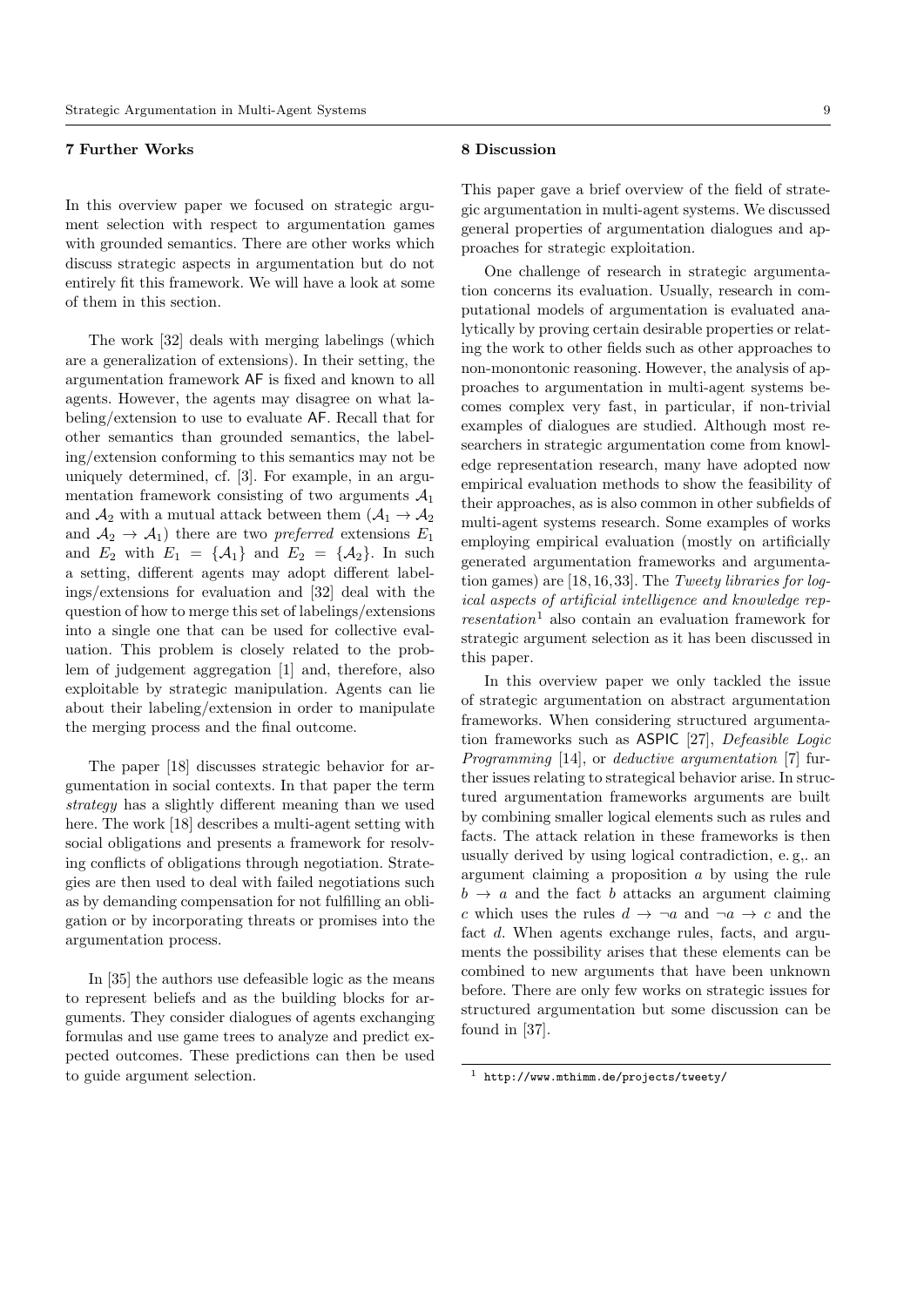Approaches to strategic argumentation can be used e. g. for decision-support tools for legal reasoning [35, 34, 4, 36] or for autonomous negotiation agents [18, 16]. Furthermore, research in strategic argumentation also helps in understanding how humans act strategically in dialogues and how their behavior can be predicted. The research field is still quite young and there are a lot of opportunities to advance it further.

Acknowledgements I thank Tjitze Rienstra, Nir Oren, Tony Hunter, Gabriele Kern-Isberner, and Alejandro García for valuable discussions on the topic of computational models of argumentation in general and strategic argumentation in particular.

#### References

- 1. Arrow, K.J.: Social Choice and Individual Values. Wiley (1951)
- 2. Atkinson, K., Bench-Capon, T.J.M., McBurney, P.: A Dialogue Game Protocol for Multi-Agent Argument over Proposals for Action. In: I. Rahwan, P. Moraitis, C. Reed (eds.) Proceedings of the First International Workshop on Argumentation in Multi-Agent Systems (ArgMAS'04), pp. 149–161. Springer (2004)
- 3. Baroni, P., Caminada, M., Giacomin, M.: An Introduction to Argumentation Semantics. The Knowledge Engineering Review 26(4), 365–410 (2011)
- 4. Beierle, C., Freund, B., Kern-Isberner, G., Thimm, M.: Using Defeasible Logic Programming for Argumentation-Based Decision Support in Private Law. In: P. Baroni, F. Cerutti, M. Giacomin, G.R. Simari (eds.) Proceedings of the Third International Conference on Computational Models of Argument (COMMA'10), pp. 87–98. IOS Press (2010)
- 5. Bench-Capon, T.J.M.: Persuasion in Practical Argument Using Value Based Argumentation Frameworks. Journal of Logic and Computation 13(3), 429–448 (2003)
- 6. Bench-Capon, T.J.M., Dunne, P.E.: Argumentation in artificial intelligence. Artificial Intelligence 171(10–15), 619–641 (2007)
- 7. Besnard, P., Hunter, A.: Elements of Argumentation. The MIT Press (2008)
- 8. Black, E., Hunter, A.: An Inquiry Dialogue System. Autonomous Agents and Multi-Agent Systems 19(2), 173– 209 (2009)
- 9. Caminada, M.: Semi-Stable Semantics. In: P. Dunne, T. Bench-Capon (eds.) Proceedings of the First International Conference on Computational Models of Argument (COMMA'06), pp. 121–130. IOS Press (2006)
- 10. Carmel, D., Markovitch, S.: Learning and Using Opponent Models in Adversary Search. Technical Report CIS9609, Technion (1996)
- 11. Dung, P.M.: On the Acceptability of Arguments and its Fundamental Role in Nonmonotonic Reasoning, Logic Programming and n-Person Games. Artificial Intelligence 77(2), 321–358 (1995)
- 12. Fan, X., Toni, F.: Mechanism Design for Argumentationbased Persuasion. In: B. Verheij, S. Szeider, S. Woltran (eds.) Proceedings of the Fourth International Conference on Computational Models of Argument (COMMA'12), pp. 322–333. IOS Press (2012)
- 13. Ferm´e, E.L., Gabbay, D.M., Simari, G.R. (eds.): Trends in Belief Revision and Argumentation Dynamics. College Publications (2014)
- 14. Garcia, A., Simari, G.R.: Defeasible Logic Programming: An Argumentative Approach. Theory and Practice of Logic Programming 4(1–2), 95–138 (2004)
- 15. Grossi, D., van der Hoek, W.: Audience-Based Uncertainty in Abstract Argument Games. In: F. Rossi (ed.) Proceedings of the 23rd International Joint Conference on Artificial Intelligence (IJCAI'13), pp. 143–149 (2013)
- 16. Hadidi, N., Dimopoulos, Y., Moraitis, P.: Tactics and Concessions for Argumentation-based Negotiation. In: B. Verheij, S. Szeider, S. Woltran (eds.) Proceedings of the Fourth International Conference on Computational Models of Argument (COMMA'12), pp. 285–296. IOS Press (2012)
- 17. Hadjinikolis, C., Siantos, Y., Modgil, S., Black, E., McBurney, P.: Opponent Modelling in Persuasion Dialogues. In: F. Rossi (ed.) Proceedings of the 23rd International Joint Conference on Artificial Intelligence (IJ-CAI'13), pp. 164–170 (2013)
- 18. Karunatillake, N.C., Jennings, N.R., Rahwan, I., McBurney, P.: Dialogue Games that Agents Play within a Society. Artificial Intelligence 173(9-10), 935–981 (2009)
- 19. Kok, E.M., Meyer, J.J.C., Prakken, H., Vreeswijk, G.A.W.: A Formal Argumentation Framework for Deliberation Dialogues. In: P. McBurney, I. Rahwan, S. Parsons (eds.) Proceedings of the Seventh International Workshop on Argumentation in Multi-Agent Systems (ArgMAS 2010), pp. 73–90 (2010)
- 20. McBurney, P., Parsons, S., Rahwan, I. (eds.): Proceedings of the Eighth International Workshop on Argumentation in Multi-Agent Systems (ArgMAS'12), Lecture Notes in Computer Science, vol. 7543. Springer (2012)
- 21. McBurney, P., Parsons, S., Wooldridge, M.: Desiderata for Agent Argumentation Protocols. In: M. Gini, T. Ishida, C. Castelfranchi, W.L. Johnson (eds.) Proceedings of the First International Conference on Autonomous Agents and Multiagent Systems (AAMAS'02) (2002)
- 22. Oren, N., Atkinson, K., Li, H.: Group persuasion through uncertain audience modelling. In: B. Verheij, S. Szeider, S. Woltran (eds.) Proceedings of the Fourth International Conference on Computational Models of Argument (COMMA'12), pp. 350–357. IOS Press (2012)
- 23. Oren, N., Norman, T.J.: Arguing using Opponent Models. In: P. McBurney, I. Rahwan, S. Parsons, N. Maudet (eds.) Proceedings of the Sixth International Workshop on Argumentation in Multi-Agent Systems (ArgMAS'09), pp. 160–174. Springer (2010)
- 24. Pan, S., Larson, K., Rahwan, I.: Argumentation Mechanism Design for Preferred Semantics. In: P. Baroni, F. Cerutti, M. Giacomin, G.R. Simari (eds.) Proceedings of the Third International Conference on Computational Models of Argument (COMMA'10), pp. 403–414. IOS Press (2010)